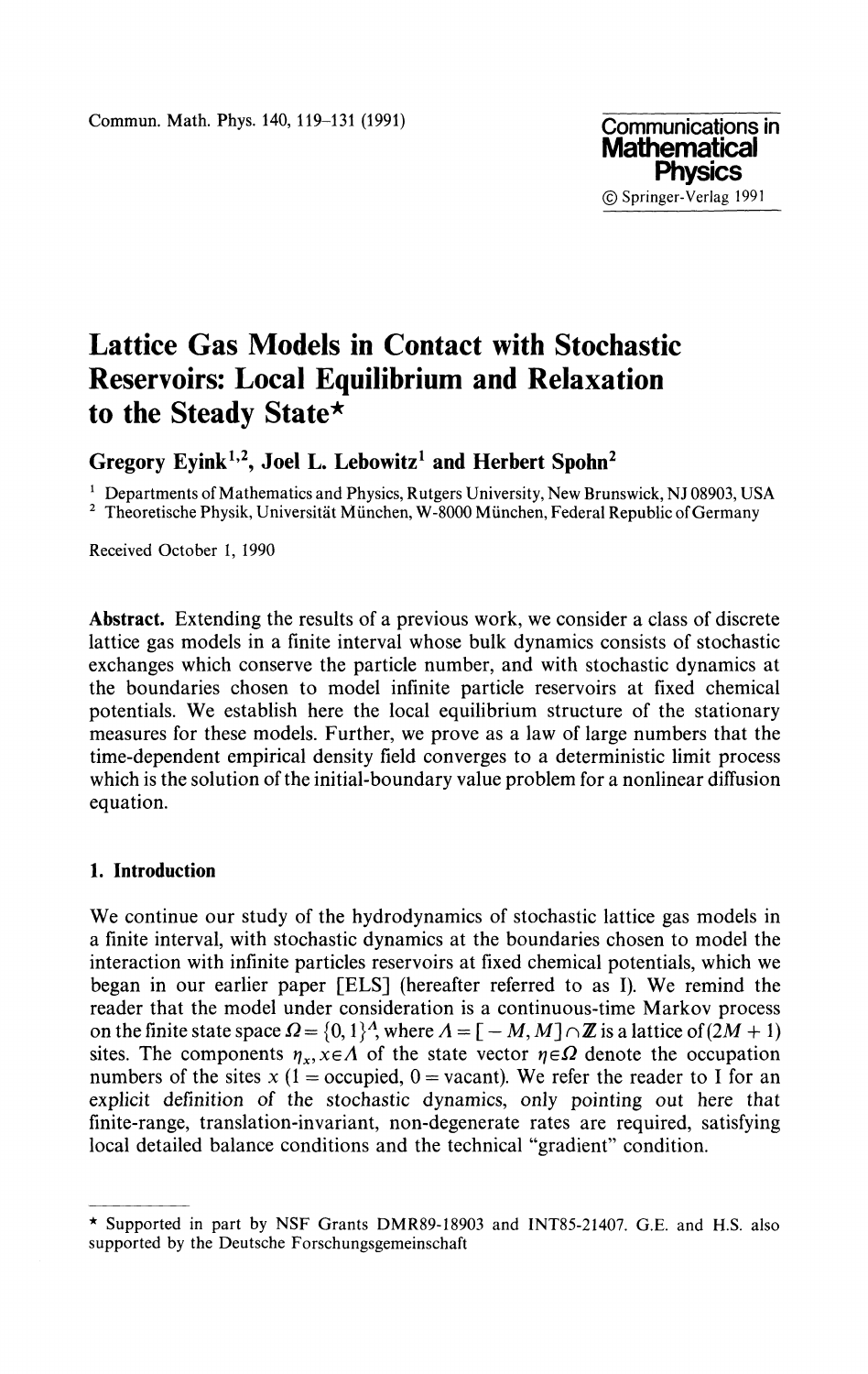In I we studied the unique stationary measure of the lattice gas for large *M* on a hydrodynamic scale. In particular, we proved that the empirical density field obeys a law of large numbers with respect to the stationary measures  $\mu_{ss}^{\varepsilon}$  ( $\varepsilon = M^{-1}$ ), converging weakly as  $\varepsilon \to 0$  to a deterministic limit, which is given as the solution of a stationary transport equation. More generally, we showed that every extensive field defined by a bounded, local quantity obeys such a law of large numbers, converging to a deterministic limit which is an appropriate function of the local density. The proofs of these assertions were based on an entropy production argument of Guo, Papanicolaou and Varadhan [GPV], adapted to the situation with stochastic boundary dynamics.

We improve the analysis of the stationary measure, by showing that the strongest result obtainable by the GPV type of argument is a pointwise version of the local equilibrium property (LEP) for the stationary measure  $\mu_{ss}^{\varepsilon}$  (a stronger result than the  $L^2$  version we claimed in I). By this we mean the assertion that for any bounded, local function *g(η\*

$$
\lim_{\varepsilon \to 0} \mu_{ss}^{\varepsilon}(g_{\lbrack \varepsilon^{-1}q \rbrack}) = \langle g \rangle_{\bar{\rho}(q)},\tag{1.8}
$$

for every  $q\in(-1,1)$ , where  $\bar{\rho}$  is the solution of the stationary transport equation with boundary conditions  $\rho(\pm 1) = \rho(\lambda_{\pm}) = \rho_{\pm}$  and  $\langle \cdot \rangle_{\rho}$  is the expectation with respect to the infinite-volume Gibbs measure (for Hamiltonian *H*) at density  $\rho$ . Therefore, the stationary measures have the property that the expectations of any local function at a fixed position *q* on the macroscopic scale converge to the corresponding equilibrium expectations with the local value of the density  $p(q)$ . The original argument of GPV does not yield this result, since their proof depended upon establishing small entropy production for space-time averaged measures. Our argument relies upon having sufficiently good local bounds on the entropy production (i.e. bounds on the entropy production of marginal distributions in local blocks, going to zero as  $\varepsilon \rightarrow 0$ ) which follow automatically in the one-dimensional case from the global entropy bound and monotonicity of the entropy production. A further element of our proof is a local form of the two-block estimate of I which permits one to "tie together" neighboring blocks. Local equilibrium was obtained previously for the special case of symmetric simple exclusion dynamics by a duality argument [GKMP].

Next, we turn our attention to the time-dependent behavior of our stochastic dynamical system. In particular, we study the relaxation of initial local equilibrium distributions to the final steady state on the hydrodynamic scale. The goal here is to verify that the time-dependent empirical density field is given, in the hydrodynamic limit, by the solution of the initial-boundary value problem for the nonlinear diffusion equation: that is, by  $\rho(q, \tau)$  which solves

$$
\partial_{\tau}\rho(q,\tau) = \partial_q[D(\rho(q,\tau))\partial_q\rho(q,\tau)], \quad (q,\tau) \in [-1,1] \times [0,T], \tag{1.9}
$$

$$
\rho(q,0) = \rho_0(q), \quad q \in [-1,1], \tag{1.10}
$$

$$
\rho(\pm 1, \tau) = \rho_{\pm}, \quad \tau \in [0, T] \tag{1.11}
$$

for specified initial data  $\rho_0(q)$  and boundary values  $\rho_{\pm} = \rho(\lambda_{\pm})$ . As in the static case,  $D(\rho)$  is the bulk diffusion coefficient for the dynamics, given by a Green-Kubo formula (see [Sp,DIPP]).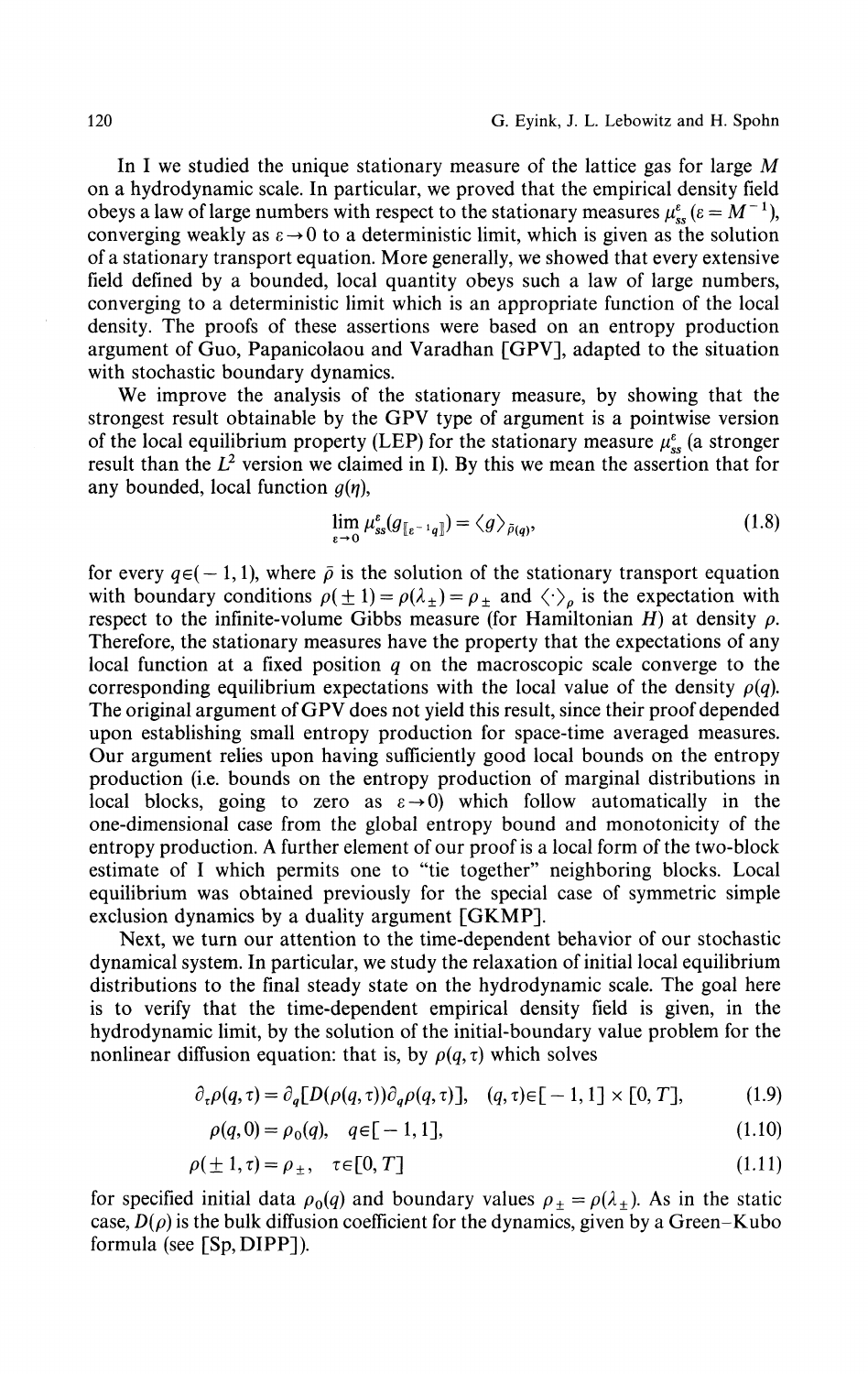The proof of the local equilibrium property for the stationary measures is the content of Sect. 2. The hydrodynamic relaxation to the steady state is discussed in Sect. 3. We freely borrow notations and definitions from I (e.g. we refer the reader to Sect. 2 of I for the definition of entropy production for our models). The results of Sect. 2 of I, in particular the fundamental Proposition 1 and its consequence Lemma 4, are the core of our present arguments, as they were of the static law of large numbers in I. We also continue the numbering of propositions of I, for the ease of reference of the reader.

# **2. Local Equilibrium Property of the Stationary Measures**

Our goal is to prove the local equilibrium property of the stationary measure in the following precise form:

**Theorem 3.** *For any bounded, local function g(η\*

$$
\lim_{\varepsilon \to 0} \mu_{ss}^{\varepsilon}(g_{\lbrack \varepsilon^{-1}q \rbrack}) = \langle g \rangle_{\tilde{\rho}(q)} \tag{2.1}
$$

*for all*  $q \in (-1,1)$  *(where*  $\langle \cdot \rangle$  *denotes expectation with respect to the infinite-volume Gibbs measure at density*  $\rho$ *). Further, for any g supported in*  $\mathbb{Z}^{\mp}$ , if  $\langle \cdot \rangle_{a}^{\mp}$  denotes *expectation with respect to the Gibbs measure on the semi-infinite domain*  $\mathbb{Z}^+$  *with free boundary conditions and asymptotic density p,*

$$
\lim_{\varepsilon \to 0} \mu_{ss}^{\varepsilon}(g_{\pm M}) = \langle g \rangle_{\rho^{\pm}}^{\mp}.
$$
\n(2.2)

*Proof.* We consider first the case (2.1), where we have the inequality

$$
|\mu_{ss}^{\varepsilon}(g_{[\varepsilon^{-1}q]}) - \langle g \rangle_{\bar{\rho}(q)}| \leq |\mu_{ss}^{\varepsilon}(g_{[\varepsilon^{-1}q]}) - \mu_{ss}^{\varepsilon}(A(g, [\varepsilon^{-1}(q-l), \varepsilon^{-1}(q+l)]))| + |\mu_{ss}^{\varepsilon}(A(g, [\varepsilon^{-1}(q-l), \varepsilon^{-1}(q+l)])) - \frac{1}{2l} \int_{q-l}^{q+l} dq' \hat{g}(\bar{\rho}(q')) + |\frac{1}{2l} \int_{q-l}^{q+l} dq' \hat{g}(\bar{\rho}(q')) - \hat{g}(\bar{\rho}(q))|,
$$
(2.3)

and we employ the notation from I that

$$
A(g, B) = \frac{1}{\#(\Lambda \cap B)} \sum_{x \in \Lambda \cap B} g_x(\eta) \tag{2.4}
$$

for any interval *B,* and

$$
\hat{g}(\rho) = \langle g \rangle_{\rho}.\tag{2.5}
$$

Clearly, for each  $q \in (-1,1)$ , the last term on the right-hand side of (2.3) goes to zero as  $l \rightarrow 0$ . On the other hand, the middle term goes to zero as  $\epsilon \rightarrow 0$  by the weak convergence of the extensive functions, established in I, and the boundedness of *g(η)* and, consequently, of the averages *A(g,B).*

Finally, we prove for the first term that, for each  $q \in (-1,1)$ ,

$$
\lim_{l\to 0}\lim_{\varepsilon\to 0}|\mu^{\varepsilon}_{ss}(g_{\lbrack \varepsilon^{-1}q\rbrack})-\mu^{\varepsilon}_{ss}(A(g,\lbrack \varepsilon^{-1}(q-l),\varepsilon^{-1}(q+l)\rbrack))|=0,
$$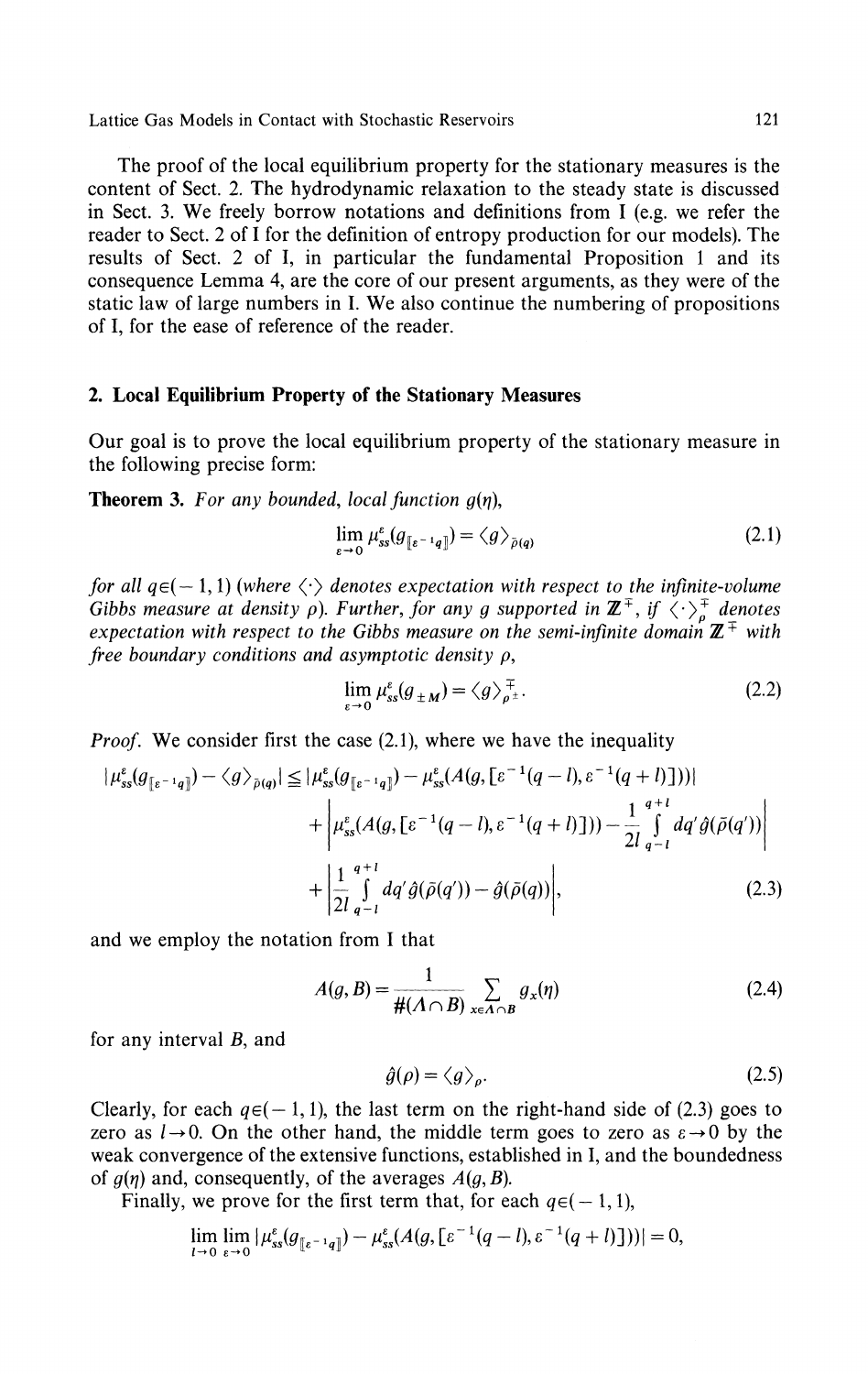which yields the first statement of the theorem. To obtain this result we shall modify the strategy of the proof for Proposition 1. We observe the inequality

$$
\mu_{ss}^{\varepsilon}(g_{\lbrack \varepsilon^{-1}q\rbrack}) - \mu_{ss}^{\varepsilon}(A(g, \lbrack \varepsilon^{-1}(q-l), \varepsilon^{-1}(q+l)\rbrack))|
$$
\n
$$
\leq |\mu_{ss}^{\varepsilon}(g_{\lbrack \varepsilon^{-1}q\rbrack}) - \mu_{ss}^{\varepsilon}(A(g, \bar{B}_{0}))| + \frac{1}{2L} \sum_{j=-L}^{L} \mu_{ss}^{\varepsilon}(|A(g, \bar{B}_{0}) - A(g, \bar{B}_{j})|), \quad (2.6)
$$

where  $\left[ \varepsilon^{-1}(q-l), \varepsilon^{-1}(q+l) \right] = \bigcup_{j=-L} \overline{B}_j$ ,  $L = \left[ \frac{l}{\varepsilon} \right]$ , and the 2L  $\overline{B}_j$ 's are blocks of *k* sites each, disjoint, with  $\llbracket \varepsilon^{-1}q \rrbracket$  at the center of  $B_0$ . We introduce also the blocks  $B_j$  of  $k - 2R$  sites, obtained by removing the *R* border sites at the ends of each  $\overline{B}_j$  (R the range of the interaction). We see that it suffices to prove

i) 
$$
\lim_{\varepsilon \to 0} |\mu_{ss}^{\varepsilon}(g_{[\varepsilon^{-1}q]}) - \mu_{ss}^{\varepsilon}(A(g, B_0))| = 0,
$$
 (2.7)

ii) 
$$
\lim_{k \to \infty} \lim_{l \to 0} \lim_{\varepsilon \to 0} \sup_{j} \mu_{ss}^{\varepsilon}(|A(g, B_0) - A(g, B_j)|) = 0.
$$
 (2.8)

For i), we will use the fact that the limiting canonical Gibbs measures as  $\varepsilon \rightarrow 0$ are translation-invariant (in the infinite-volume limit, i.e. as  $k \rightarrow +\infty$ ). To make the argument precise, introduce a block of *r* spins  $B'_0 \supset B_0$ ,  $r > k$ , and let  $\mu_{a,r}^{\varepsilon}$  be the marginal of  $\mu_{ss}^{\epsilon}$  on  $B'_{0}$ , considered as a measure on configurations in a fixed  $1\left[-\frac{r}{2}, \frac{r}{2}\right]_{\mathbf{z}}^{\infty}$ . By the main entropy production bound and monotonicity,  $2^{\prime}2\rfloor_{\mathbb{Z}}$ 

$$
\sigma_{B_0'}[ \mu_{q,r}^{\varepsilon}] \leq c \varepsilon. \tag{2.9}
$$

Hence, any weak limit point  $\mu_{q,r}^*$  of  $\mu_{q,r}^*$  as  $\varepsilon \to 0$  must be a convex combination of  $\lfloor r \rfloor$ the canonical Gibbs measures  $\mathscr{D}_c$  on  $\left[ \begin{array}{c} -\frac{1}{2}, \frac{1}{2} \\ 2, \frac{1}{2} \end{array} \right]$ . In particular, **L <sup>2</sup> 2J**  $\overline{\lim}_{\varepsilon \to 0} |\mu_{ss}^{\varepsilon}(g_{[\varepsilon^{-1}q]}) - \mu_{ss}^{\varepsilon}(A(g, B_0))| = \overline{\lim}_{\varepsilon \to 0} |\mu_{q,r}^{\varepsilon}(g_0) - \mu_{q,r}^{\varepsilon}(A(g, B_0))|$  $\leq \sup_{N=0,\dots,r} |v_N(g_0) - v_N(A(g, B_0))|$  $(2.10)$ 

where  $v_N$  is the canonical Gibbs measure on  $B'_0$  with N particles (actually, we should also specify the fixed occupancies  $\eta_B$  in the boundary regions of  $B_0^\prime$  of width *R*, as  $v_{N,n_B}$  - for simplicity, we have neglected this.) Because, for each *r*, the sup is realized for some  $N_r$  and since there is the bound  $0 \le N_r/r \le 1$ , a subsequence  $(r_j)$ may be chosen so that  $r_j \uparrow +\infty$  and

$$
\frac{N_{r_j}}{r_j} \xrightarrow[j \to \infty]{} \rho \in [0, 1]. \tag{2.11}
$$

It follows that for each  $k$ ,

$$
\overline{\lim}_{\varepsilon \to 0} |\mu_{ss}^{\varepsilon}(g_{\lbrack \varepsilon^{-1}q \rbrack}) - \mu_{ss}^{\varepsilon}(A(g, B_0))| \leq \lim_{j \to \infty} |\nu_{N_{r_j}}(g_0) - \nu_{N_{r_j}}(A(g, B_0))|
$$
  
=  $|\langle g_0 \rangle_{\rho} - \langle A(g, B_0) \rangle_{\rho}|$   
= 0, (2.12)

the latter by the translation-invariance of the Gibbs measure. This gives i).

I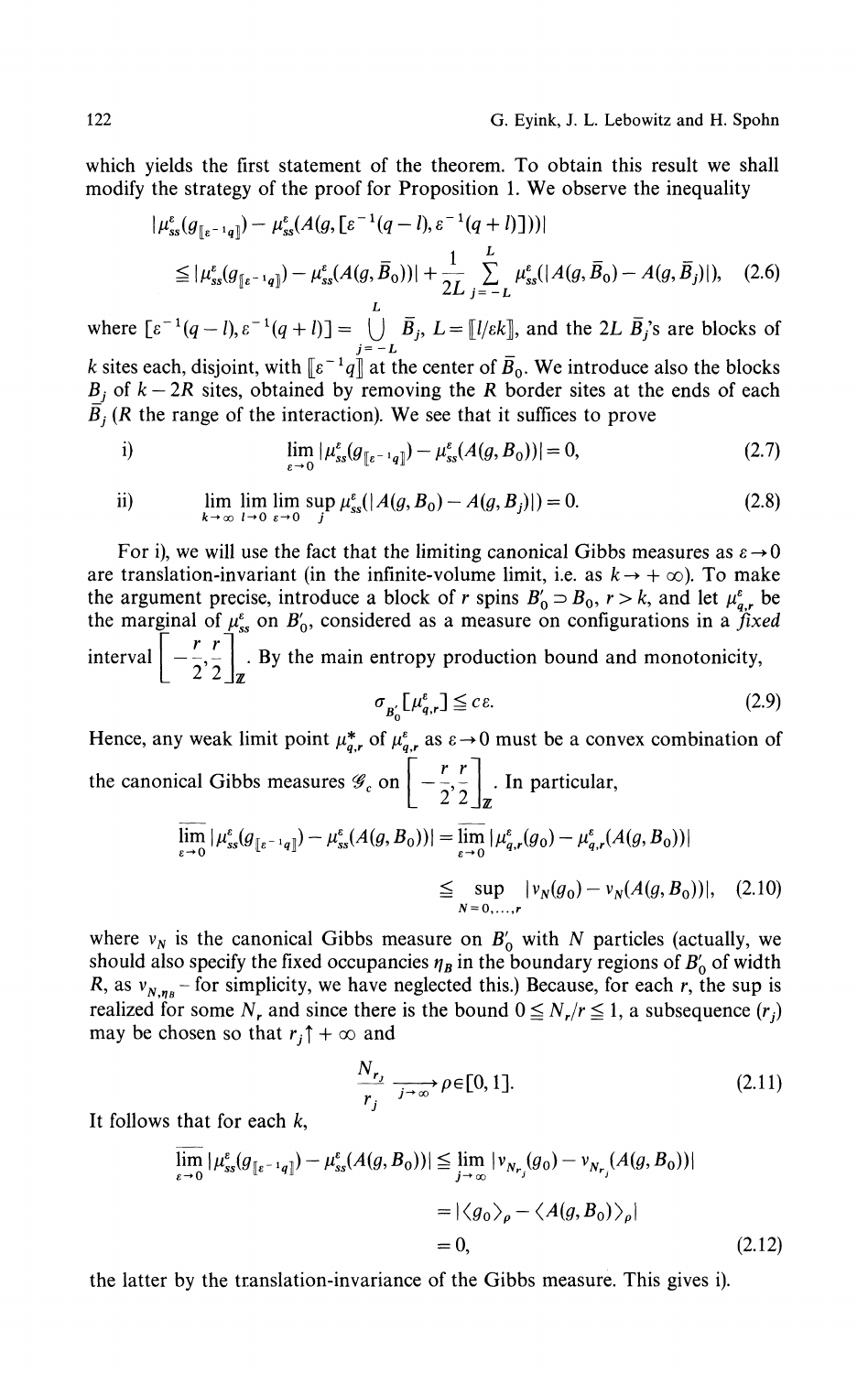For ii), we employ a modified version of the argument for the two-block estimate in Theorem 1. For each  $\varepsilon$ , *l* the supremum in (2.8) is achieved for some  $j_{\varepsilon, l}$ . For each  $\varepsilon$ , *l* we define  $\mu_{q,k}^{\varepsilon,l}$  to be the joint marginal of  $\mu_{ss}^{\varepsilon}$  in the two blocks  $\dot{B}_0$  and  $B_{i,j}$ , considered as a measure on the fixed set  $\{0,1\} \times \left[ -\left(\frac{k}{2} - R\right), \frac{k}{2} - R \right]$  $\left(k \right)$   $k \left(1 \right)$   $\left(2 \right)$   $\left(2 \right)$   $\left(2 \right)$   $\left(2 \right)$   $\left(2 \right)$ consisting of two copies of  $|-(\frac{1}{2}-R), \frac{1}{2}-R|$ , denoted  $B_0$  and  $B_1$ . Define,  $\frac{1}{2}$   $\frac{2}{x}$   $\frac{1}{x}$ then, as in Theorem 1, the Dirichlet form

$$
D_{01}(f) = \frac{1}{2k^2} \sum_{x \in B_0} \sum_{y \in B_1} \langle \tilde{c}(x, y; \eta) [f(\eta^{xy}) - f(\eta)]^2 \rangle_{\rho}
$$
 (2.13)

for f the density of a measure on  $B_0 \cup B_1$ . Furthermore, introduce

$$
\tilde{\sigma}_{B_0 \cup B_1}[f] = \sigma_{B_0 \cup B_1}[f] + D_{01}(\sqrt{f}).\tag{2.14}
$$

As a consequence of the main entropy estimate and the Lemma 2 of I, we have that

$$
\tilde{\sigma}_{B_0 \cup B_1} [f_{q,k}^{\varepsilon,l}] \leq \text{const.} \, \varepsilon + \text{const.} \, l. \tag{2.15}
$$

Therefore, any limit point  $f_{q,k}^*$  of  $f_{q,k}^{\varepsilon,l}$  as  $\varepsilon \to 0$  and then  $l \to 0$  must have  $B_{B_0\cup B_1}[f_{q,k}^*]=0$ . Note, however, that the functional  $\tilde{\sigma}_{B_0\cup B_1}$  has the same essential properties for  $B_0 \cup B_1$  as  $\sigma_{B_0}$  has for  $B_0$  alone: it is a positive, convex function, which is strictly convex on the set of  $f$ 's which have fixed occupancies on the boundary regions of each block and fixed total (combined) number of particles in the two boxes. Hence, there is a unique value  $f_{\min}$  in that domain where the minimum value  $\tilde{\sigma}_{B_0 \cup B_1}[f_{min}] = 0$  is attained and it is easy to verify that  $f_{min}$  is the finite version of a canonical Gibbs measure on  $B_0 \cup B_1$  with specified occupancies outside. Therefore, the limit points  $f_{a,k}^*$  are in the set of convex combinations of such extremal elements. Hence,

$$
\lim_{l \to 0} \lim_{\varepsilon \to 0} \sup_{j} \mu_{ss}^{\varepsilon}(|A(g, B_0) - A(g, B_j)|)
$$
\n
$$
\leq \sup_{N = 0, ..., 2k - 4R} v_N(|A(g, B_0) - A(g, B_1)|). \tag{2.16}
$$

We may argue as before that for each  $k$ , the supremum is actually achieved for some  $N_k \in \{0, \ldots, 2k - 4R\}$  and then, since,

$$
0 \le \frac{N_k}{2k} \le 1,\tag{2.17}
$$

along any subsequence for which  $v_{N_k}(\vert A(g, B_0) - A(g, B_1)\vert)$  converges, a further subsequence  $k_j$  may be chosen so that

$$
\frac{N_{k_j}}{2k_j} \xrightarrow{j \to \infty} \rho \in [0, 1]. \tag{2.18}
$$

Then, by the  $L^1$  law of large numbers for the canonical ensemble,

$$
\lim_{j \to \infty} v_{N_{k_j}}(|A(g, B_0) - A(g, B_1)|) \le \lim_{j \to \infty} v_{N_{k_j}}(|A(g, B_0) - \hat{g}(\rho)|) + \lim_{j \to \infty} v_{N_{k_j}}(|A(g, B_1) - \hat{g}(\rho)|)
$$
  
= 0, (2.19)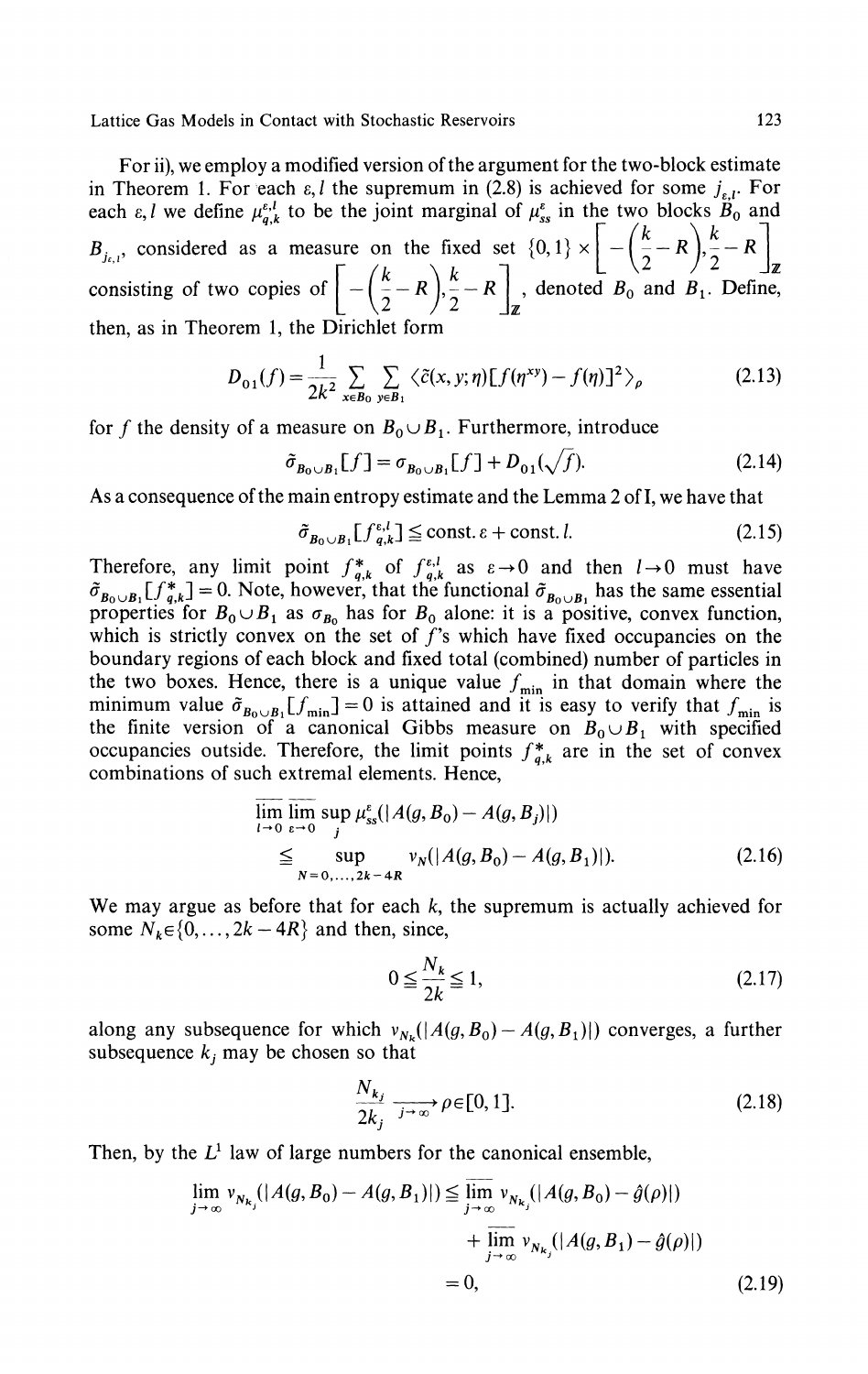so that the subsequence of  $v_{N_k}(\vert A(g, B_0) - A(g, B_1) \vert)$  necessarily converges to zero. Thus,

$$
\lim_{k \to 0} \lim_{l \to 0} \lim_{\varepsilon \to 0} \sup_{j} \mu_{ss}^{\varepsilon}(|A(g, B_0) - A(g, B_1)|) = 0,
$$
\n(2.20)

which gives ii).

The second part of the theorem, embodied in (2.2), is somewhat easier to prove. Consider the right endpoint. We may write

$$
\mu_{ss}^{\varepsilon}(g_M) = \langle f_{+,r}^{\varepsilon} g \rangle_{\rho} \tag{2.21}
$$

for every *r* for which supp  $g \subseteq [-r, 0]$ , where  $f^{\varepsilon}_{+r}$  is the density with respect to the Gibbs measure  $v_p$  of the marginal of  $\mu_{ss}^{\varepsilon}$  in the interval  $[M - r - R, M]_{\mathbb{Z}}$ , considered as a measure on configurations in a fixed interval  $[-r - R, 0]_{\mathbb{Z}}$ . In the proof of Proposition 1 in I, it was shown that, for each r, the limit  $f_{+,r}^*$  of  $f_{+,r}^*$  as  $\varepsilon \to 0$  exists and equals the density of the Gibbs measure at density  $\rho_+$  on the interval  $[-r - R, 0]_{\mathbb{Z}}$ , with free boundary conditions at the right endpoint and specified distribution in the left boundary interval  $[-r - R, -r]$ <sub>*z*</sub>. Therefore,

$$
\lim_{\varepsilon \to 0} \mu_{ss}^{\varepsilon}(g_M) = \langle f_{+,r}^* g \rangle_{\rho}.
$$
\n(2.22)

Since *r* is arbitrary, we may take subsequently  $r \rightarrow +\infty$ . Since the system of conditional distributions of  $\mu^*_{+,r}$  converge in this limit to a consistent set of conditional distributions on the subsets of the semi-infinite interval  $[-\infty,0]$ <sub>*z*</sub>, satisfying the lattice DLR equations with chemical potential  $\lambda(\rho_+)$  and free boundary conditions at the right end, and since the Gibbs measure is unique in one dimension (e.g. see  $[G]$ ), it follows that

$$
\lim_{\varepsilon \to 0} \mu_{ss}^{\varepsilon}(g_M) = \langle g \rangle_{\rho_+}^{-}.
$$
\n(2.23)

This completes the proof of Theorem 3.  $\blacksquare$ 

We remark that the local equilibrium property is a stronger result than the weak convergence of the extensive fields. A relatively simple argument using the Chebyshev inequality gives the convergence in probability to a deterministic limit, which, with tightness, gives the weak convergence (see [DIPP], Proposition 4.1). However, local equilibrium does not apparently follow from the weak convergence result alone (but, rather, as above, from its proof).

#### **3. Relaxation to the Steady State**

For the model introduced in I, we will now consider the stochastic process  $\eta_{x,\varepsilon^{-2}\tau}$ ,  $0 \le \tau \le T$ ,  $x = -\varepsilon^{-1}$ , ..., $\varepsilon^{-1}$ ,  $(\varepsilon^{-1} = M)$  with the initial measures  $\mu^{\varepsilon}$  required to satisfy for each  $\delta > 0$  and  $\phi \in \mathcal{D}([-1, 1]),$ 

$$
\lim_{\varepsilon \to 0} \mu^{\varepsilon} \bigg( \left| X_0^{\varepsilon}(\phi) - \int_{-1}^{1} dq \, \phi(q) \rho_0(q) \right| > \delta \bigg) = 0 \tag{3.1}
$$

for some fixed  $\rho_0 \in \mathcal{M}_1$ , where, as in I,  $\mathcal{M}_1 = L_1^{\infty}([-1,1])$  is the set of non-negative measurable functions on  $[-1,1]$  essentially bounded by one. In this section,  $P^{\varepsilon}$ denotes the path measure for the process and  $E^{\epsilon}$  the corresponding expectation.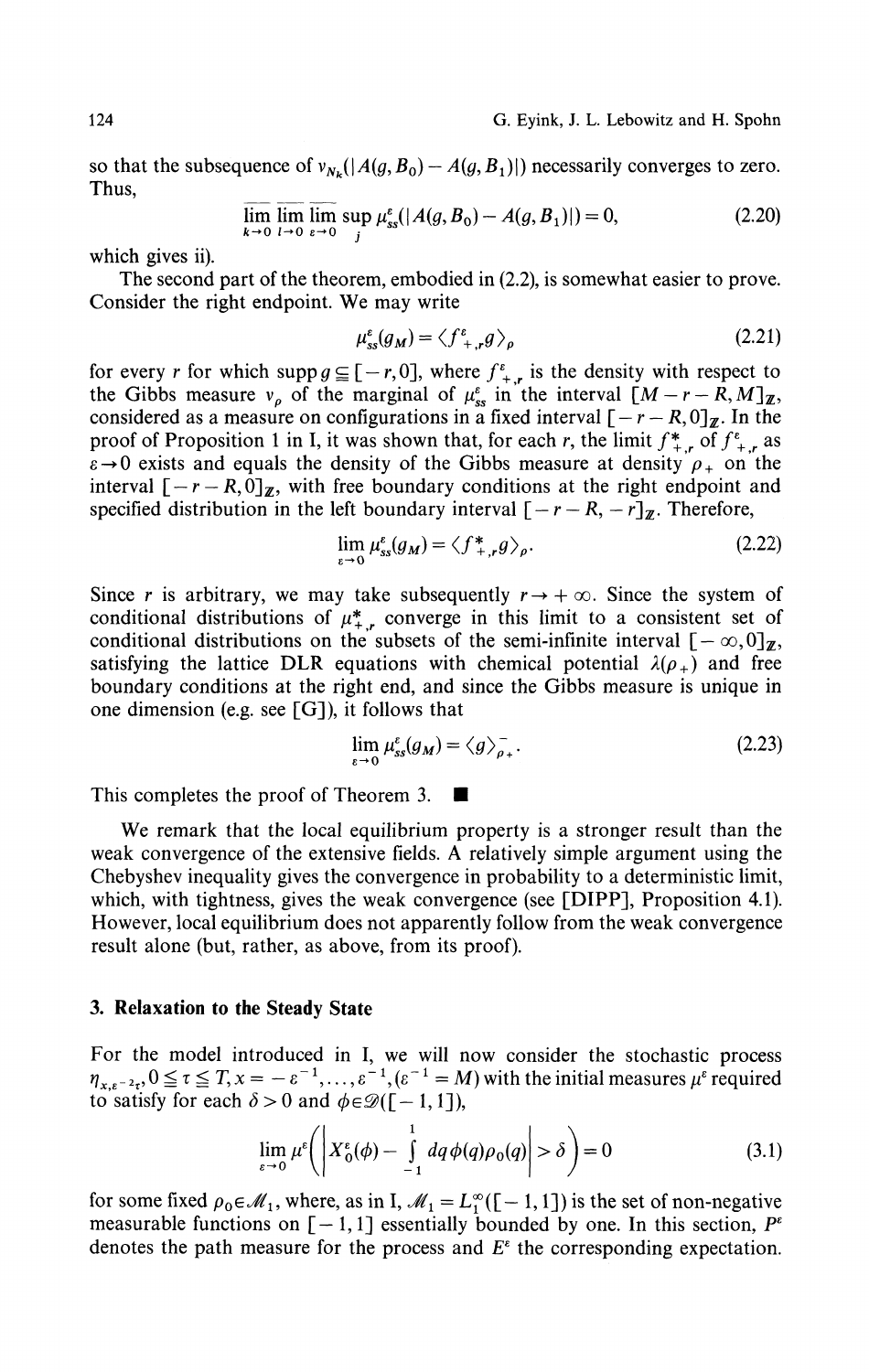We regard  $\tau \mapsto \rho_{\tau}^{\epsilon}$ , with  $\rho_{\tau}^{\epsilon}(q) \equiv \eta_{\lbrack \epsilon^{-1}q \rbrack, \epsilon^{-2} \tau}$ , as an element of  $D([0, T], \mathcal{M}_1)$ , the space of right continuous trajectories, with left limits equipped with the Skohorod topology. The path measure  $P^{\varepsilon}$  induces a path measure on  $D([0, T], \mathscr{M}_1)$ : without risk of confusion, this measure is again denote by  $P^{\varepsilon}$ , expectations by  $E^{\varepsilon}$ .

We define  $\rho \in L_1^{\infty}([-1,1] \times [0,T])$  to be a *weak solution* of the initial-boundary value problem (4.1–3) if, for every  $\phi \in C^2([-1, 1])$  with  $\phi(\pm 1) = 0$  and a.e.  $\tau \in [0, T]$ ,

$$
\int_{-1}^{1} dq \phi(q) \rho(q, \tau) - \int_{-1}^{1} dq \phi(q) \rho_0(q)
$$
\n
$$
= \int_{0}^{\tau} d\sigma \left[ \int_{-1}^{1} dq \phi''(q) \hat{h}(\rho(q, \sigma)) - \phi'(+1) \hat{h}(\rho_+) + \phi'(-1) \hat{h}(\rho_-) \right].
$$
\n(3.2)

For every  $\rho_0 \in \mathcal{M}_1$  and  $\rho_{\pm} \in [0, 1]$  there exist solutions of (3.2), which are furthermore unique under an additional regularity assumption, such as  $\rho \in L^2([0, T], H_0^1 + \bar{\rho})$ with  $H_0^1$  the Sobolev space of functions with  $L^2$  derivatives which vanish at  $q = \pm 1$ (see below). Given  $\rho_0 \in \mathcal{M}_1$ , we define the measure  $P = \delta_\rho$  on  $D([0, T], \mathcal{M}_1)$ , where  $\rho$  is the unique weak solution corresponding to initial data  $\rho_0$ .

The main result we claim in this section is:

**Theorem 4.** *P is the weak limit of*  $P^{\varepsilon}$  *as*  $\varepsilon \rightarrow 0$ .

As for the static result in I, the proof of Theorem 4 requires an estimate on entropy production which is provided by

**Proposition 4.** *If*  $\mu^{\varepsilon} = f^{\varepsilon} v^{\varepsilon}$  *is an arbitrary measure on*  $\{0,1\}^A$  and  $\bar{\mu}^{\varepsilon}$  is its time-average *over the interval* [0, ε~ 2 τ], *with density given by*

$$
\bar{f}^{\varepsilon} = \frac{1}{\varepsilon^{-2} \tau} \int_{0}^{\varepsilon^{-2} \tau} dt \, e^{L^* t} f^{\varepsilon}, \tag{3.3}
$$

(L\* denotes the adjoint of L with respect to v<sub>ρ</sub>), then, for σ<sup>ε</sup>[f<sup>ε</sup>] the entropy production *defined in* (I; 2.1),

$$
\sigma^{\varepsilon}[\bar{f}^{\varepsilon}] \leq \left(\frac{2c}{\tau} + c\right)\varepsilon\tag{3.4}
$$

*for some c* > 0; *in particular,*  $\bar{\mu}^{\epsilon} \in S(\epsilon) = \{f | \sigma^{\epsilon}[f] \leq c\epsilon, f \geq 0, \langle f \rangle^{\epsilon}_{\rho} = 1\}.$ 

This proposition allows again the application of the fundamental Proposition 1 and its consequence Lemma 4 of I to the present situation. The proof of Theorem 4 itself requires the verification of two key statements:

(1)  $(P^{\varepsilon}| \varepsilon > 0)$  is a tight family.

 $\mathbf{1}$ 

(2) If  $P^*$  is any weak limit of the family as  $\varepsilon \to 0$ , then  $P^*$  is supported by  $C([0, T], \mathcal{M}_1) \cap L^2([0, T], H_0^1 + \bar{\rho})$  and for every  $\phi \in C^2[-1, 1]$  with  $\phi(\pm 1) = 0$  and every  $\tau \in [0, T]$ ,

$$
\int_{-1}^{1} dq \phi(q) [\rho(q, \tau) - \rho_0(q)]
$$
\n
$$
= \int_{0}^{\tau} d\sigma \left[ \int_{-1}^{1} dq \phi''(q) \hat{h}(\rho(q, \sigma)) - \phi'(1 + \hat{h}(\rho_+) + \phi'(-1)\hat{h}(\rho_-) \right] P^* - \text{a.s.} \quad (3.5)
$$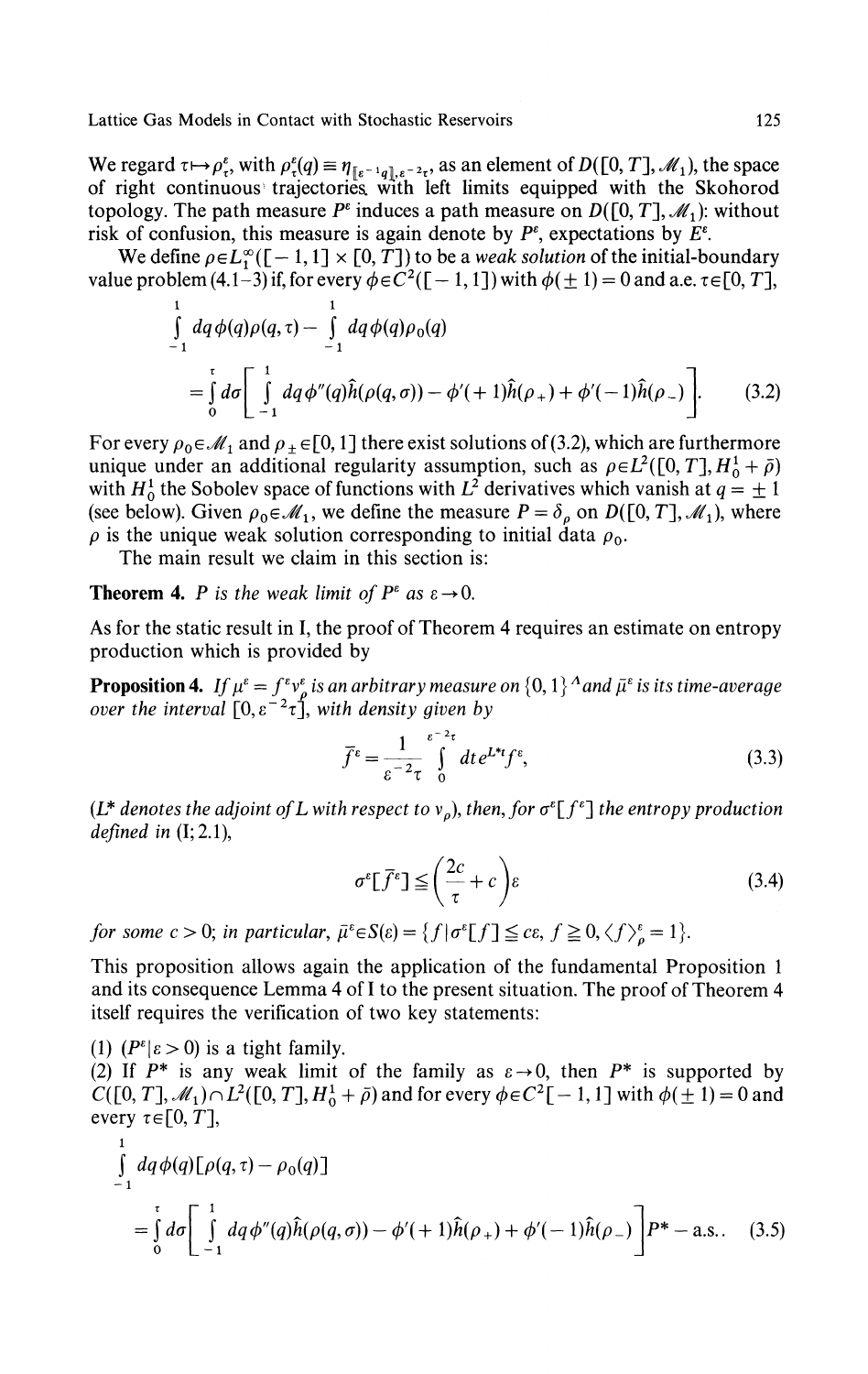The proof of Theorem 4 is then completed by showing that the weak solution given by (3.5) is unique under the stated regularity properties. The plan of the following is to first establish Proposition 4, then to prove the statements (1) and (2) for Theorem 4 and, finally, to conclude the proof of Theorem 4 by establishing the regularity and unicity of the profiles in the support of limiting  $P^*$ .

*Proof of Proposition 4.* We define the relative entropy

$$
H^{\varepsilon}[f^{\varepsilon}] = -\langle f^{\varepsilon} \log f^{\varepsilon} \rangle_{\rho}^{\varepsilon} + \sum_{x=-M}^{M} \lambda_{x} \langle \eta_{x} f^{\varepsilon} \rangle_{\rho}^{\varepsilon}, \tag{3.6}
$$

where  $\lambda_x = \frac{1}{2}(\lambda_+ + \lambda_-) + \frac{1}{2}(\lambda_+ - \lambda_-)(\epsilon x)$  is the linear profile interpolating between  $x_+$  at  $x = +M$  and  $\lambda_-$  at  $x = -M$ . Observe that  $H^{\varepsilon}$  is *extensive* in the sense that it satisfies a bound of the form

$$
|H^{\varepsilon}[f^{\varepsilon}]| \leq c \cdot \varepsilon^{-1},\tag{3.7}
$$

for some  $c > 0$  uniformly for all  $f^*$ . Furthermore, by particle conservation

$$
\sum_{x=-M}^{M} \lambda_{x} \langle L \eta_{x} \rangle = \frac{1}{2} (\lambda_{+} - \lambda_{-}) \varepsilon \sum_{x=-M}^{M} \langle j_{1}(x) \rangle + \lambda_{+} \langle j_{+} \rangle + \lambda_{-} \langle j_{-} \rangle
$$
  

$$
= \frac{1}{2} (\lambda_{+} - \lambda_{-}) \varepsilon \langle (h_{-(M-R)} - h_{M-R+1}) \rangle
$$
  

$$
+ \frac{1}{2} (\lambda_{+} - \lambda_{-}) \varepsilon \sum_{x: |x \pm M| \le R} \langle j_{1}(x) \rangle
$$
  

$$
+ \lambda_{+} \langle j_{+} \rangle + \lambda_{-} \langle j_{-} \rangle,
$$
 (3.8)

where the gradient condition (1.7) has been used in the second equality.

Let  $f_t^e = e^{L^*t} f^e$ . Then, with  $f_0^e = f^e$ ,

$$
\frac{d}{dt} H^{\varepsilon} [f_{i}^{\varepsilon}]|_{t=0} = \sigma^{\varepsilon} [f^{\varepsilon}] + \frac{1}{2} (\lambda_{+} - \lambda_{-}) \varepsilon \langle (h_{-(M-R)} - h_{M-R+1}) f^{\varepsilon} \rangle_{\rho}^{\varepsilon}
$$

$$
+ \frac{1}{2} (\lambda_{+} - \lambda_{-}) \varepsilon \sum_{x: |x \pm M| \le R} \langle j_{1}(x) f^{\varepsilon} \rangle_{\rho}^{\varepsilon}, \tag{3.9}
$$

(compare with  $(I; 3.16)$ ), so that

$$
\int_{0}^{t} \sigma^{\varepsilon} [f_s^{\varepsilon}] ds = H^{\varepsilon} [f_t^{\varepsilon}] - H^{\varepsilon} [f^{\varepsilon}] + O(\varepsilon \cdot t)
$$
\n(3.10)

by boundedness of  $h_x$  and  $j_1(x)$ . Since the entropy production is convex,

$$
\sigma^{\varepsilon}[\bar{f}^{\varepsilon}] \leq \frac{1}{t} \int_{0}^{t} ds \sigma^{\varepsilon} [f^{\varepsilon}_{s}] \tag{3.11}
$$

with  $\bar{f}^{\epsilon}$  the time-average over [0, *t*] of  $f^{\epsilon}$ . From (3.11), (3.10) and (3.7) it follows that

$$
\sigma^{\varepsilon}[\bar{f}^{\varepsilon}] \leq \frac{2c}{\varepsilon \cdot t} + c \cdot \varepsilon, \tag{3.12}
$$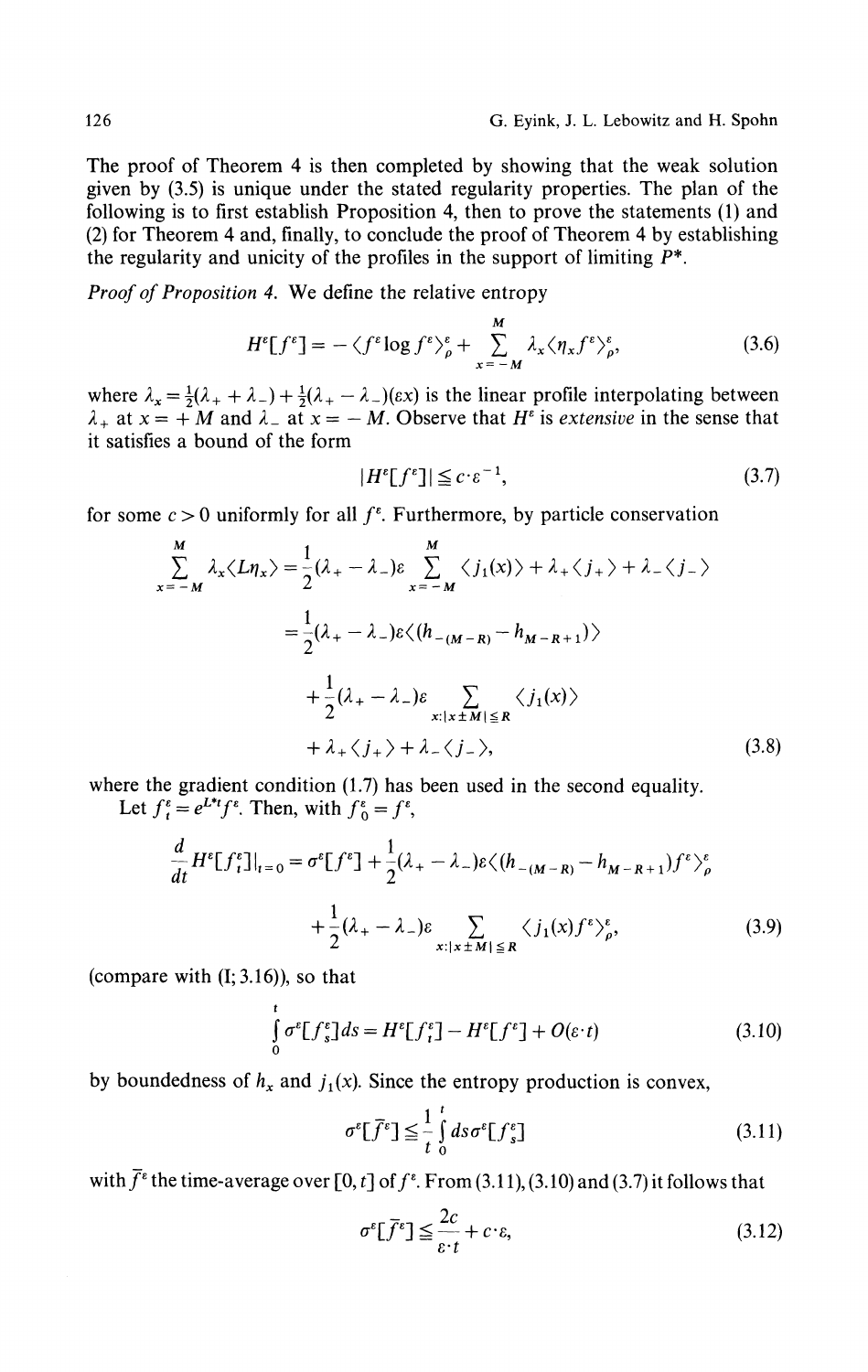and, in particular,

$$
\sigma^{\varepsilon}[\bar{f}^{\varepsilon}] \leq \left(\frac{2c}{\tau} + c\right)\varepsilon\tag{3.13}
$$

with  $t = \varepsilon^{-2} \tau$ . This is just the conclusion of Proposition 4.  $\blacksquare$ We now verify the key statements (1) and (2) for Theorem 4. Ad (1): This can be accomplished by a standard machinery. We note that for  $\phi \in \mathscr{D}([-1,1])$  and  $\varepsilon$  sufficiently small (so that  $\phi(\varepsilon x) = 0$  for  $|x \pm M| \le R$ )

$$
\varepsilon^{-2} L X^{\varepsilon}(\phi) = \varepsilon \sum_{x = -\varepsilon^{-1}}^{\varepsilon^{-1}} \varepsilon^{-2} (\phi(\varepsilon x + \varepsilon) + \phi(\varepsilon x - \varepsilon) - 2\phi(\varepsilon x)) h_x(\eta)
$$
  
=  $X^{\varepsilon}(h; \phi'') + O(\varepsilon)$  (3.14)

and

$$
\varepsilon^{-2}(LX^{\varepsilon}(\phi)^{2} - 2X^{\varepsilon}(\phi) \cdot LX^{\varepsilon}(\phi)) = \sum_{x = -\varepsilon^{-1}}^{\varepsilon^{-1}} (\phi(\varepsilon x) - \phi(\varepsilon x + \varepsilon))^{2} c(x, x + 1; \eta)
$$

$$
= \varepsilon X^{\varepsilon}(c; (\phi')^{2}) + O(\varepsilon^{2}). \tag{3.15}
$$

Let

$$
X_t^{\varepsilon}(\phi) = \varepsilon \sum_{x = -\varepsilon^{-1}}^{\varepsilon^{-1}} \phi(\varepsilon x) \eta_{\varepsilon^{-2} \tau}(x).
$$
 (3.16)

The associated martingale,  $M^{\epsilon}_{\tau}(\phi)$ , is given by

$$
X_{\tau}^{\varepsilon}(\phi) - X_{0}^{\varepsilon}(\phi) = \int_{0}^{\tau} d\sigma \varepsilon^{-2} L X^{\varepsilon}(\phi) (\eta_{\varepsilon^{-2}\sigma}) + M_{\tau}^{\varepsilon}(\phi)
$$
 (3.17)

with the quadratic variation

$$
E^{\epsilon}(M^{\epsilon}_{\tau}(\phi)^{2}) = \varepsilon^{-2} \int_{0}^{\tau} d\sigma E^{\epsilon}(LX^{\epsilon}_{\sigma}(\phi)^{2} - 2X^{\epsilon}_{\sigma}(\phi)LX^{\epsilon}_{\sigma}(\phi)).
$$
 (3.18)

Let

$$
\gamma_{1,\tau}^{\epsilon}(\phi) = \varepsilon^{-2} L X_{\tau}^{\epsilon}(\phi) \tag{3.19}
$$

and

$$
\gamma_{2,\tau}^{\epsilon}(\phi) = \varepsilon^{-2} (L X_{\tau}^{\epsilon}(\phi)^{2} - 2 X_{\tau}^{\epsilon}(\phi) L X_{\tau}^{\epsilon}(\phi)). \tag{3.20}
$$

Then, by (3.14) and (3.15), there exists a constant c, independent of  $\varepsilon$  and  $\phi$ , such that

$$
E^{\epsilon}(\gamma_{1,\tau}^{\epsilon}(\phi)^{2}) \leq c \int\limits_{-1}^{1} dq \phi''(q)^{2}
$$
 (3.21)

and

$$
E^{\epsilon}(\gamma_{2,t}^{\epsilon}(\phi)^{2}) \leq c\epsilon^{2} \bigg(\int_{-1}^{1} dq \, \phi'(q)^{2}\bigg)^{2}.
$$
 (3.22)

This implies tightness of the family ( $P^{\varepsilon} | \varepsilon > 0$ ) [M, DIPP].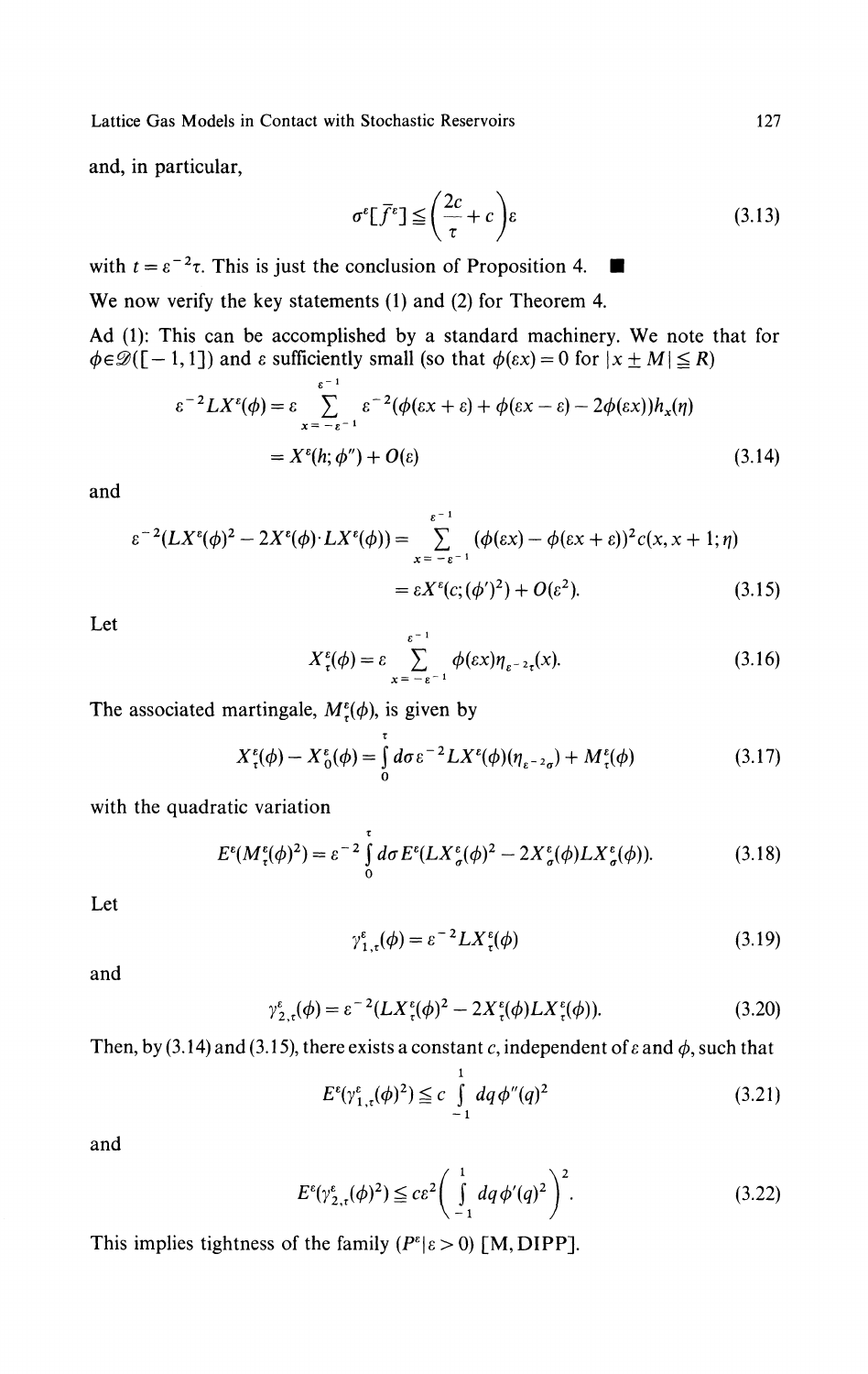Furthermore, any weak limit  $P^*$  is supported on the set of continuous trajectories  $C([0, T], \mathcal{M}_1)$  because  $X_\tau^s(\phi)$  changes in a jump at most by  $\|\phi'\|_\infty \varepsilon^2$ .

Ad (2): It is useful here to consider the fields  $X^{\varepsilon,k}(\phi)$  "cut-off" a finite microscopic distance *k* from the boundaries:

$$
X^{\varepsilon,k}(\phi) \equiv \varepsilon \sum_{x=-\varepsilon^{-1}+k}^{\varepsilon^{-1}-k} \phi(\varepsilon x) \eta_x.
$$
 (3.23)

If we consider  $\phi \in C^2([-1, 1])$  with  $\phi(\pm 1) = 0$  but permit  $\phi'(\pm 1) \neq 0$ , then (3.14) must be replaced by

$$
\varepsilon^{-2} L X^{\varepsilon,k}(\phi) = \varepsilon \sum_{x=-\varepsilon^{-1}+k}^{\varepsilon^{-2}+k} \varepsilon^{-2} (\phi(\varepsilon x + \varepsilon) + \phi(\varepsilon x - \varepsilon) - 2\phi(\varepsilon x)) h_x(\eta)
$$
  
+  $\varepsilon^{-1} [\phi(1 - \varepsilon k) h_{M-k+1} - \phi(1 - \varepsilon k + \varepsilon) h_{M-k}]$   
+  $\varepsilon^{-1} [\phi(-1 + \varepsilon k) h_{-M+k-1} - \phi(-1 + \varepsilon k - \varepsilon) h_{-M+k}]$   
=  $X^{\varepsilon}(h; \phi'') + \phi'(1) [(k-1) h_{M-k} - k h_{M-k+1}]$   
+  $\phi'(-1) [k h_{-M+k-1} - (k-1) h_{-M+k}] + O(\varepsilon).$  (3.24)

Defining as above

$$
\gamma_{2,\tau}^{\varepsilon,k}(\phi) \equiv \varepsilon^{-2} (L X_{\tau}^{\varepsilon,k}(\phi)^2 - 2 X_{\tau}^{\varepsilon,k}(\phi) \cdot L X_{\tau}^{\varepsilon,k}(\phi)),\tag{3.25}
$$

we find similarly the bound

$$
E^{\varepsilon}(\gamma_{2,\tau}^{\varepsilon,k}(\phi)^{2}) \le c \cdot \varepsilon^{2} \bigg(\int_{-1}^{1} dq \, \phi'(q)^{2}\bigg)^{2}.
$$
 (3.26)

It is important here to observe that this bound is independent of *k.* Since the quadratic variation of  $M^{s,k}_{\tau}(\phi)$  vanishes as  $\varepsilon \to 0$ , we have, by Kolmogorov's Lemma, that

$$
\lim_{\varepsilon \to 0} E^{\varepsilon} \Biggl( \sup_{0 \leq \tau \leq T} |X_{\tau}^{\varepsilon, k}(\phi) - X_{0}^{\varepsilon, k}(\phi) - \int_{0}^{\tau} d\sigma [X_{\sigma}^{\varepsilon, k}(h; \phi'')\n+ \phi'(1)((k-1)h_{M-k}(\eta_{\varepsilon^{-2}\sigma}) - kh_{M-k+1}(\eta_{\varepsilon^{-2}\sigma}))\n+ \phi'(-1)(kh_{-M+k-1}(\eta_{\varepsilon^{-2}\sigma}) - (k-1)h_{-M+k}(\eta_{\varepsilon^{-2}\sigma}))] | ) = 0, \qquad (3.27)
$$

uniformly in *keΈ<sup>+</sup> .* Hence, we also have, for each *keZ<sup>+</sup> ,* that

$$
\lim_{\varepsilon \to 0} E^{\varepsilon} \Big( \sup_{0 \leq \tau \leq T} \Big| \widetilde{X}_{\tau}^{\varepsilon, k}(\phi) - \widetilde{X}_{0}^{\varepsilon, k}(\phi) - \int_{0}^{\tau} d\sigma \Bigg[ \widetilde{X}_{\sigma}^{\varepsilon, k}(h; \phi'') \n+ \phi'(1) \frac{1}{k} \sum_{m=R}^{k-1} \frac{1}{m} \sum_{j=R}^{m-1} ((j-1)h_{M-j}(\eta_{\varepsilon^{-2}\sigma}) - jh_{M-j+1}(\eta_{\varepsilon^{-2}\sigma})) \n+ \phi'(-1) \frac{1}{k} \sum_{m=R}^{k-1} \frac{1}{m} \sum_{j=R}^{m-1} (jh_{-M+j-1}(\eta_{\varepsilon^{-2}\sigma}) - (j-1)h_{-M+j}(\eta_{\varepsilon^{-2}\sigma})) \Bigg] \Bigg| \Bigg) = 0 \quad (3.28)
$$

with

$$
\widetilde{X}_{\tau}^{\varepsilon,k}(\phi) \equiv \frac{1}{k} \sum_{m=R}^{k-1} \frac{1}{m} \sum_{j=R}^{m-1} X_{\tau}^{\varepsilon,j}(\phi). \tag{3.29}
$$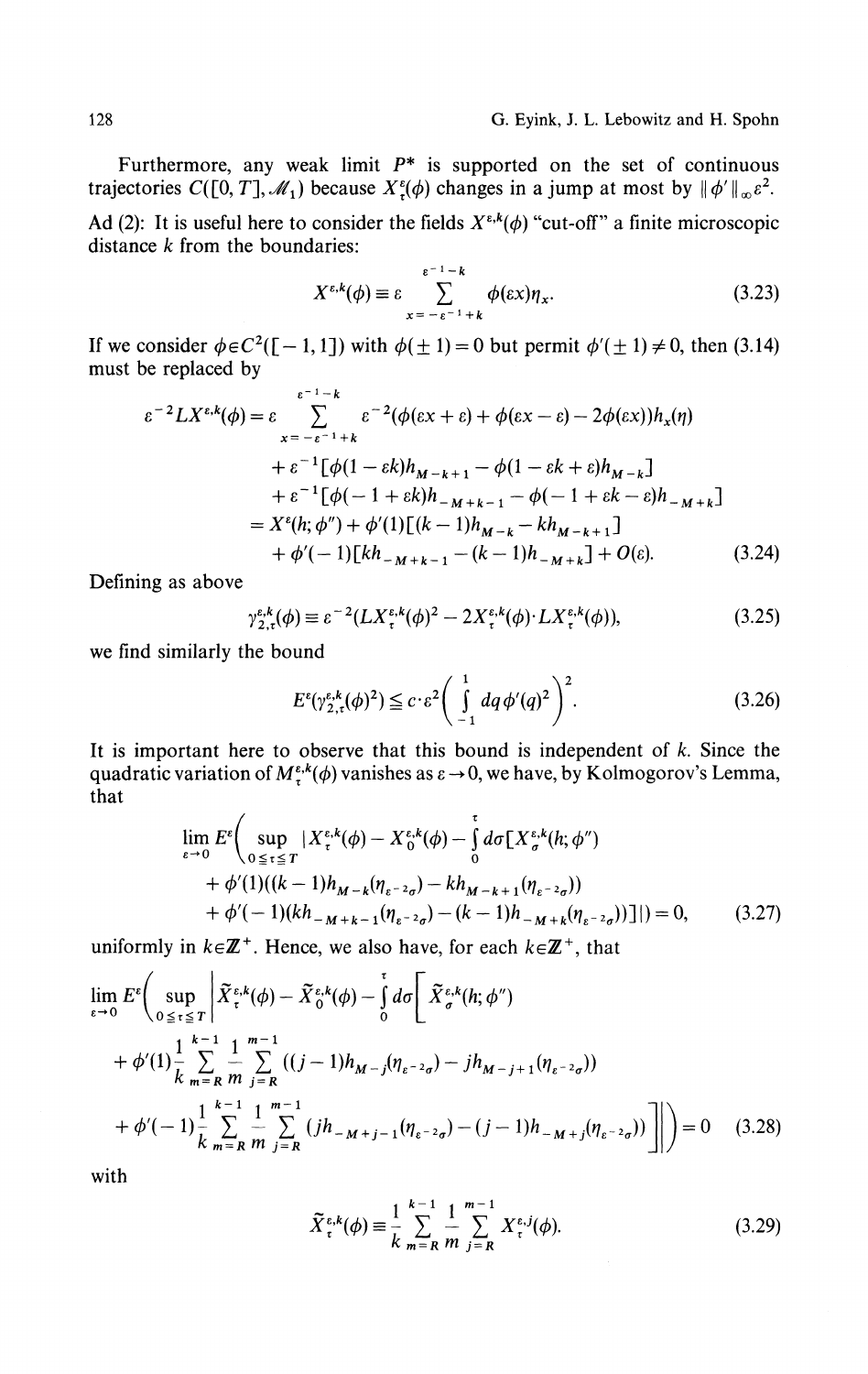In terms of the average  $\bar{\mu}^{\epsilon}$  of the initial measure  $\mu^{\epsilon}$  over the time-interval  $[0,\epsilon^{-2}T]$ , we have the bound

$$
E^{\epsilon}\left(\sup_{0\leq t\leq T}\left|\int_{0}^{t} d\sigma \frac{1}{k} \sum_{m=R}^{k-1} \frac{1}{m} \sum_{j=R}^{m-1} \left[\varepsilon \sum_{x=-\epsilon^{-1}+j}^{\epsilon^{-1}(1-l)} \phi''(\epsilon x) \left(h_{x}(\eta_{\epsilon^{-2}\sigma}) - \hat{h}(\frac{\epsilon}{l} \sum_{y=x}^{k+\epsilon^{-1}l} \eta_{y,\epsilon^{-2}\sigma}\right)\right)\right] + \phi'(1)((j-1)h_{M-j}(\eta_{\epsilon^{-2}\sigma}) - jh_{M-j+1}(\eta_{\epsilon^{-2}\sigma}) + \hat{h}(\rho_{+})) + \phi'(-1)(jh_{-M+j-1}(\eta_{\epsilon^{-2}\sigma}) - (j-1)h_{-M+j}(\eta_{\epsilon^{-2}\sigma}) - \hat{h}(\rho_{-}))\right]\right) \n\leq T\bar{\mu}^{\epsilon}\left(\left|\frac{1}{k} \sum_{m=R}^{k-1} \frac{1}{m} \sum_{j=R}^{m-1} \varepsilon \sum_{x=-\epsilon^{-1}+j}^{\epsilon^{-1}(1-l)} \phi''(\epsilon x) \left(h_{x}(\eta) - \hat{h}(\frac{\epsilon}{l} \sum_{y=x}^{k+\epsilon^{-1}l} \eta_{y})\right)\right| + \left|\phi'(1)\left(\frac{1}{k} \sum_{m=R}^{k-1} (h_{M-m+1} - \hat{h}(\rho_{+})) - \frac{2}{k} \sum_{m=R}^{k-1} \frac{1}{m} \sum_{j=R}^{m-1} (h_{M-j} - \hat{h}(\rho_{+}))\right)\right| + \left|\phi'(-1)\left(\frac{-1}{k} \sum_{m=R}^{k-1} (h_{-M+m-1} - \hat{h}(\rho_{-})) + \frac{2}{k} \sum_{m=R}^{k-1} \frac{1}{m} \sum_{j=R}^{m-1} (h_{-M+j} - \hat{h}(\rho_{-}))\right)\right| + O\left(\frac{R}{k}\right), \tag{3.30}
$$

using the summation by parts identity

$$
\frac{1}{m}\sum_{j=R}^{m-1}j(h_{\pm(M-j)}-h_{\pm(M-j+1)})=\mp\left(\frac{1}{m}\sum_{j=R}^{m-1}h_{\pm(M-j)}+h_{\pm(M-j+1)}-\frac{R}{m}h_{\pm(M-R+1)}\right).
$$
\n(3.31)

We see that this upper bound gives zero as first  $\varepsilon \to 0$  and then  $k \to \infty$ , by using Proposition 1 and 4 and as well that

$$
\lim_{k \to \infty} \lim_{\varepsilon \to 0} \bar{\mu}^{\varepsilon} \left( \left| \frac{1}{k} \sum_{j=R}^{k-1} h_{\pm(M-j)} - \hat{h}(\rho_{\pm}) \right|^{2} \right) = 0, \tag{3.32}
$$

which follows from Proposition 4 and the argument used to establish Proposition 1. We infer that

$$
E^* \left( \sup_{0 \le \tau \le T} \left| X_{\tau}(\phi) - X_0(\phi) - \int_0^{\tau} d\sigma \left[ \int_{-1}^1 dq \, \phi''(q) \hat{h}(\rho(q, \sigma)) - \phi'(1) \hat{h}(\rho_+) + \phi'(-1) \hat{h}(\rho_-) \right] \right| \right) = 0.
$$
 (3.33)

This implies immediately the main statement (3.5) of (2).

The regularity  $\rho \in L^2([0, T], H_0^1 + \bar{\rho})$  in the support of  $P^*$  can be inferred from

$$
E^* \left( \int\limits_0^T d\tau \int\limits_{-1}^1 dq(\rho'(q,\tau))^2 \right) \leq \text{const. } T,
$$
 (3.34)

$$
\lim_{l \to 0} E^* \bigg( \int_0^T d\tau \bigg( \frac{1}{l} \int_{1-l}^1 dq \rho(q, \tau) - \rho_+ \bigg)^2 \bigg) = 0, \tag{3.35}
$$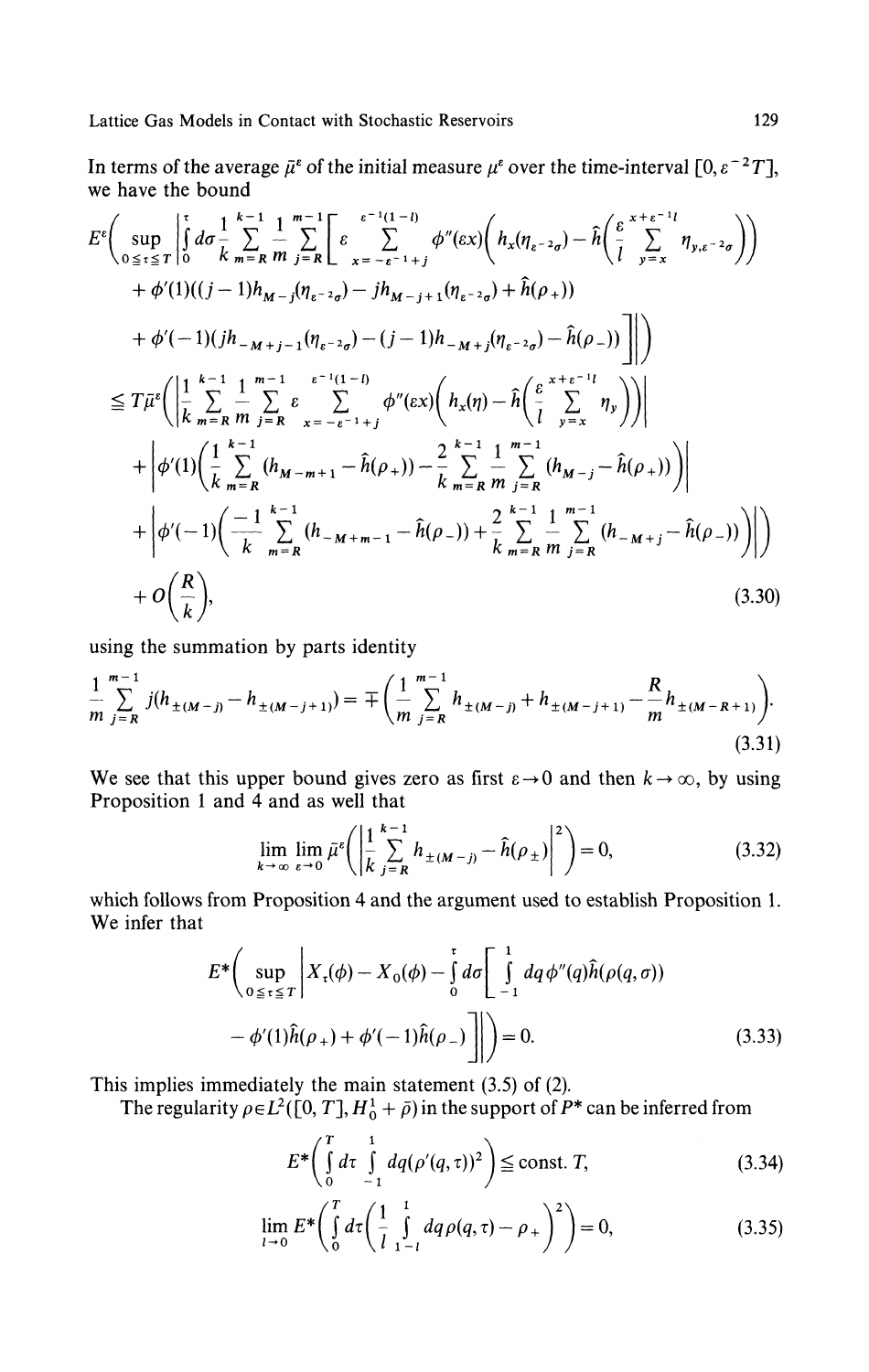and

$$
\lim_{l \to 0} E^* \bigg( \int_0^T d\tau \bigg( \frac{1}{l} \int_{-1}^{-1+l} dq \rho(q, \tau) - \rho_- \bigg)^2 \bigg) = 0, \tag{3.36}
$$

which are the consequences of Lemma 4 for a general  $\mu^{\varepsilon} \in S(\varepsilon)$ .

Finally, we complete the proof of Theorem 2 by demonstrating the uniqueness of weak solutions of (3.5) under the above regularity assumptions. Define *R,* for any  $\rho \in L_1^{\infty}([-1,1])$ , by

$$
R(x, y) = \int_{x}^{y} dq \rho(q).
$$
 (3.37)

1 1 We introduce the notation  $(F, G) = \int dx \int dy F(x, y)G(x, y)$ . Then, if  $\rho \in D([0, T], \mathcal{M}_1)$ .  $Z^1([-1, 1]^2)$ , and  $R(\tau)$  is associated to  $\rho_{\tau}(q) \equiv \rho(q, \tau)$  via (3.37), it follows that

$$
(R(\tau), \Phi) = \int_{-1}^{1} dx \int_{-1}^{1} dy \left[ \int_{x}^{y} dq \rho(q, \tau) \right] \Phi(x, y)
$$
  
= 
$$
\int_{-1}^{1} dq \rho(q, \tau) \phi(q),
$$
 (3.38)

with

$$
\phi(q) \equiv \int_{-1}^{q} dx \int_{q}^{1} dy \,\Phi(x, y) - \int_{q}^{1} dx \int_{-1}^{q} dy \,\Phi(x, y). \tag{3.39}
$$

Observe that  $\phi \in C^2([-1, 1])$ ,  $\phi(\pm 1) = 0$  and

$$
\phi'(q) = \int_{-1}^{1} dy \,\Phi(q, y) - \int_{-1}^{1} dx \,\Phi(x, q). \tag{3.40}
$$

If  $\rho$  is in the support of  $P^*$ , it then follows that

1

$$
(R(\tau), \Phi) = \int_{-1}^{\tau} dq \phi(q) \rho_0(q)
$$
  
+ 
$$
\int_{0}^{\tau} d\sigma \left[ \int_{-1}^{1} dq \phi''(q) \hat{h}(\rho(q, \sigma)) + \phi'(-1) \hat{h}(\rho_{-}) - \phi'(1) \hat{h}(\rho_{+}) \right]
$$
 (by (2))  
= 
$$
\int_{0}^{1} dq \phi(q) \rho_0(q) - \int_{0}^{\tau} d\sigma \int_{0}^{1} dq \phi'(q) \hat{h}(\rho)'(q, \sigma),
$$
 (3.41)

$$
\begin{array}{ccc}\n-1 & 0 & -1 \\
\text{by an integration by parts and the regularity assumption on } \rho. \text{ Exploiting (3.40)} \\
\text{gives finally}\n\end{array}
$$

$$
(R(\tau), \Phi) = (R_0, \Phi) + \int_0^{\tau} d\sigma \int_{-1}^{1} dx \int_{-1}^{1} dy \Phi(x, y) [\hat{h}(\rho)'(y, \sigma) - \hat{h}(\rho)'(x, \sigma)], \qquad (3.42)
$$

i.e.

$$
R(x, y; \tau) = R_0(x, y) + \int_0^t d\sigma [\hat{h}(\rho)'(y, \sigma) - \hat{h}(\rho)'(x, \sigma)] \qquad (3.43)
$$